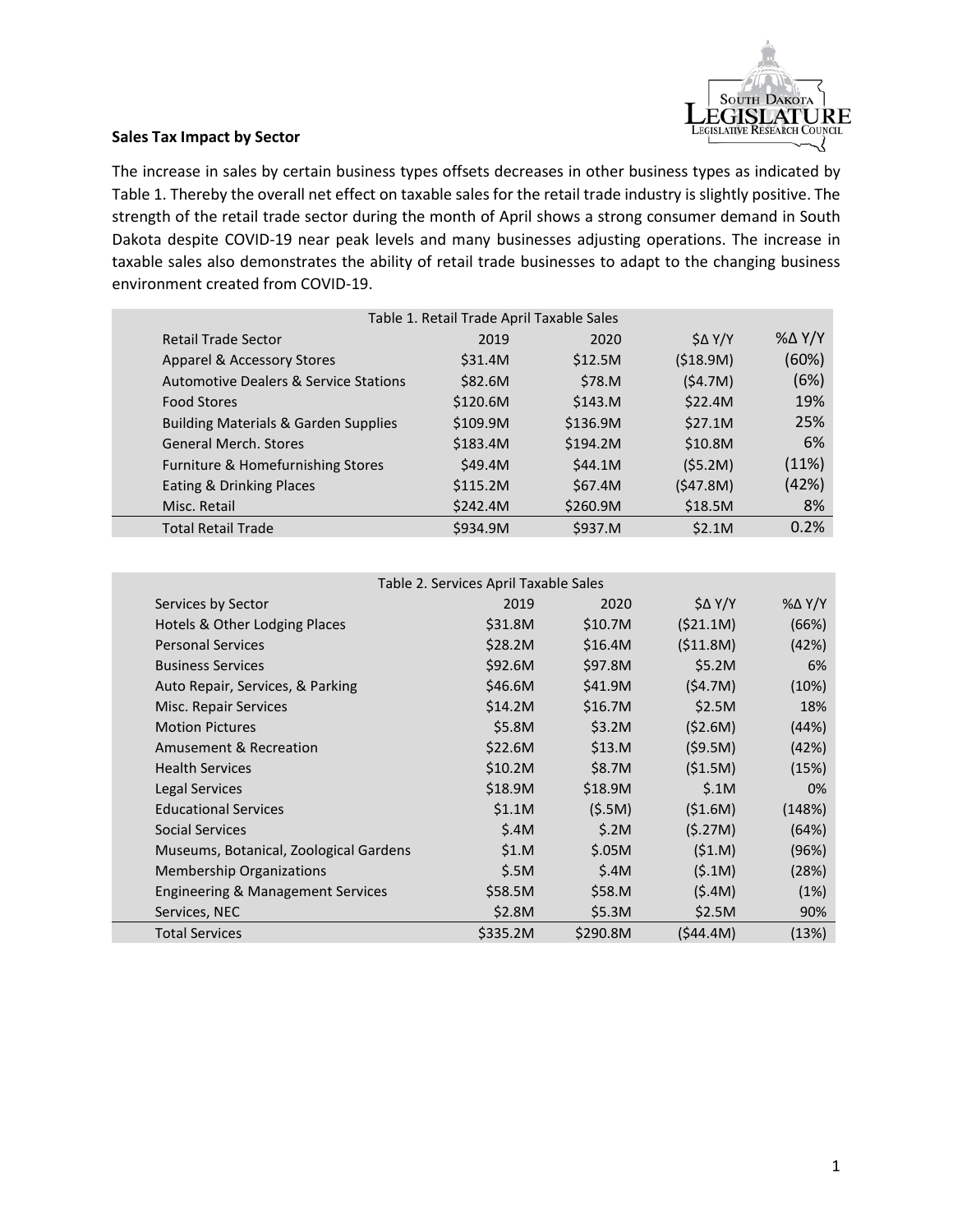## **Trends by Industry or Sector**





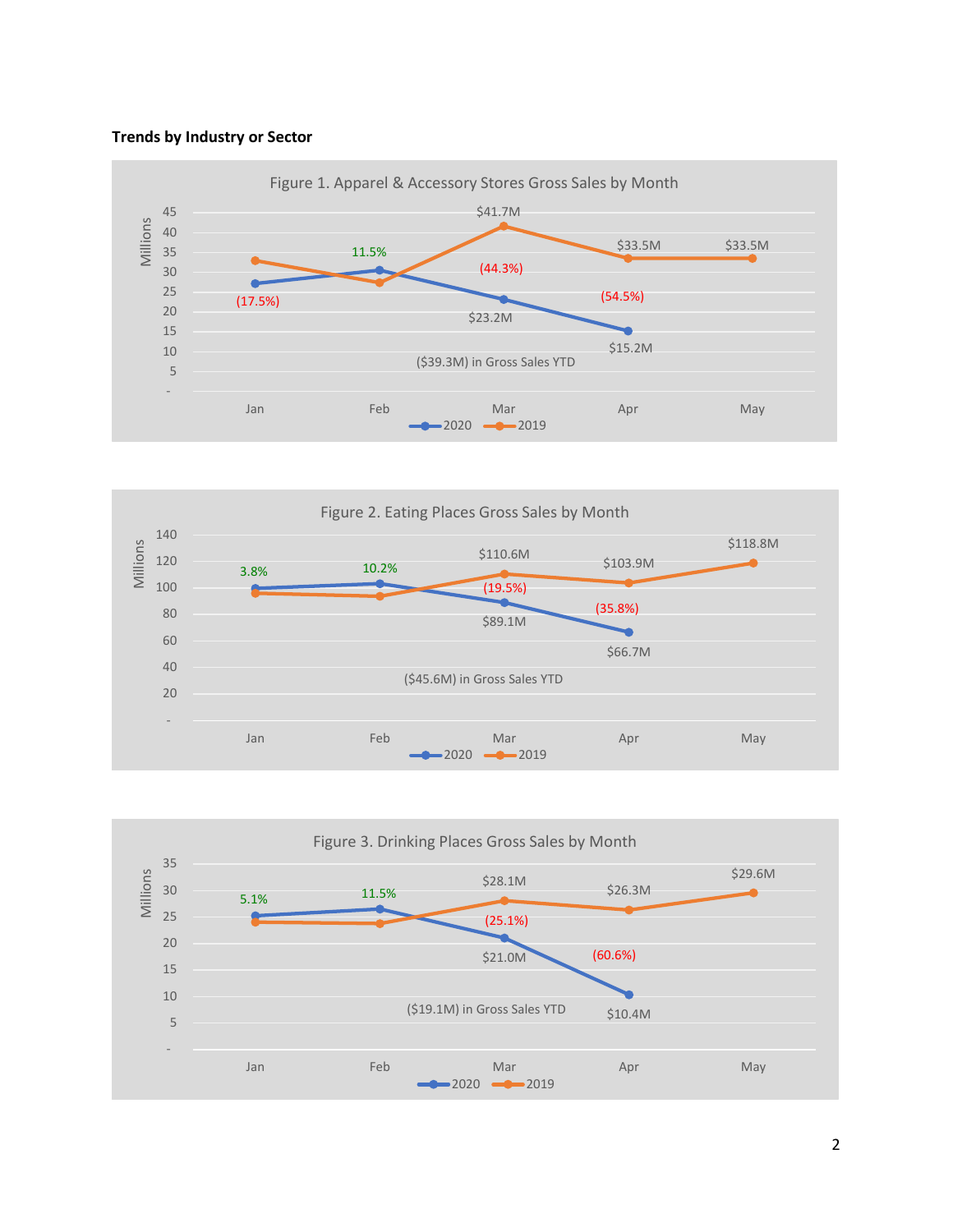



<span id="page-2-0"></span><sup>&</sup>lt;sup>1</sup> Personal services include businesses primarily engaged in beauty shops, barber shops, funeral services, shoe repair, tax return, dry-cleaning, laundry services, photography, and other miscellaneous services.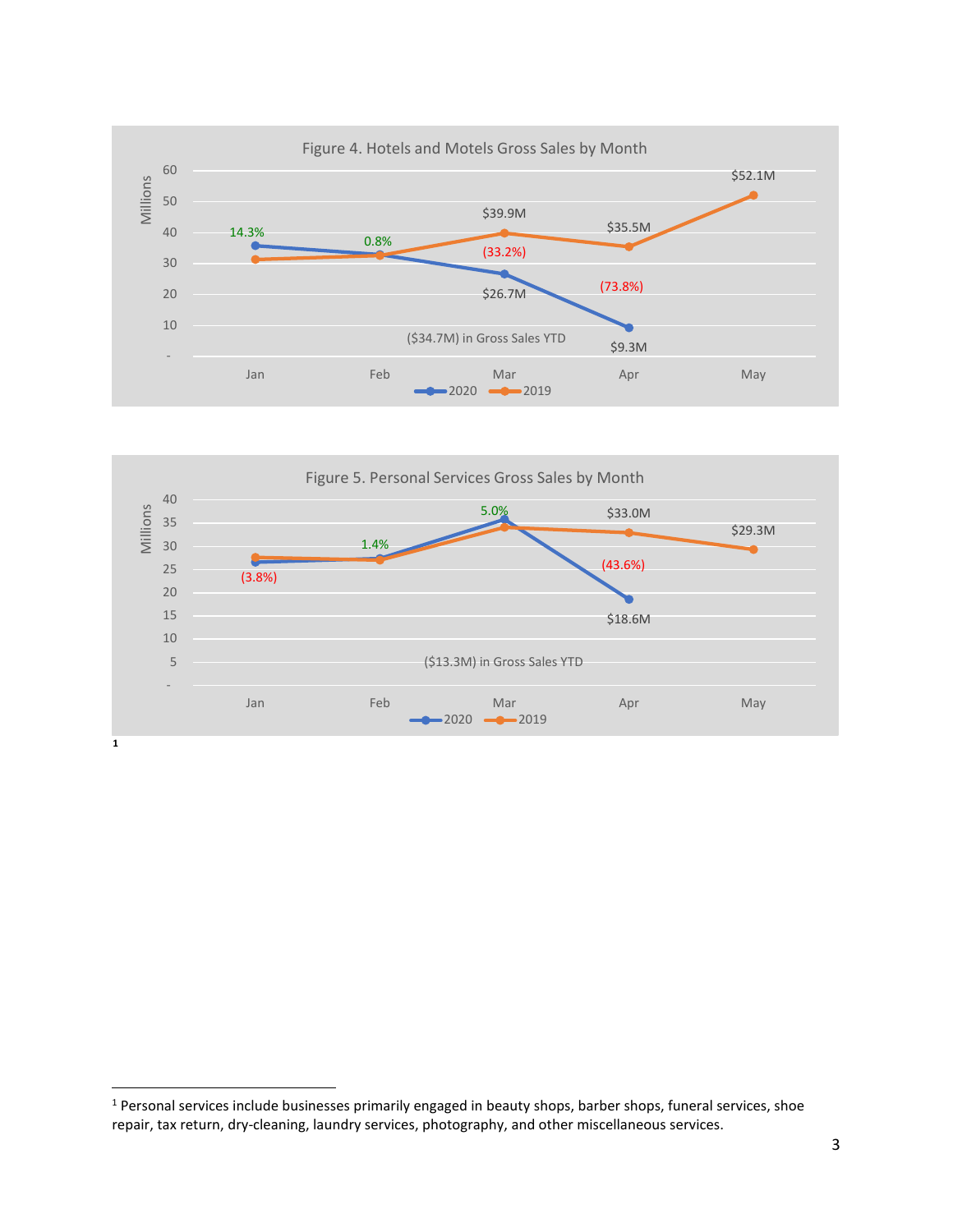## **FY20 General Fund Revenues Update**

Sales tax receipts for fiscal year 2020 will likely be lower than the adopted revenue target. This is mainly due to flat sales in April (reported in May). May reported year-over-year growth was (0.77%).



Lottery receipts for fiscal year 2020 will likely be lower than the adopted revenue target. This is a result of lower than expected video lottery receipts in March and April. Additional receipts in May and June will not likely be enough to make up the decline seen in March and April.